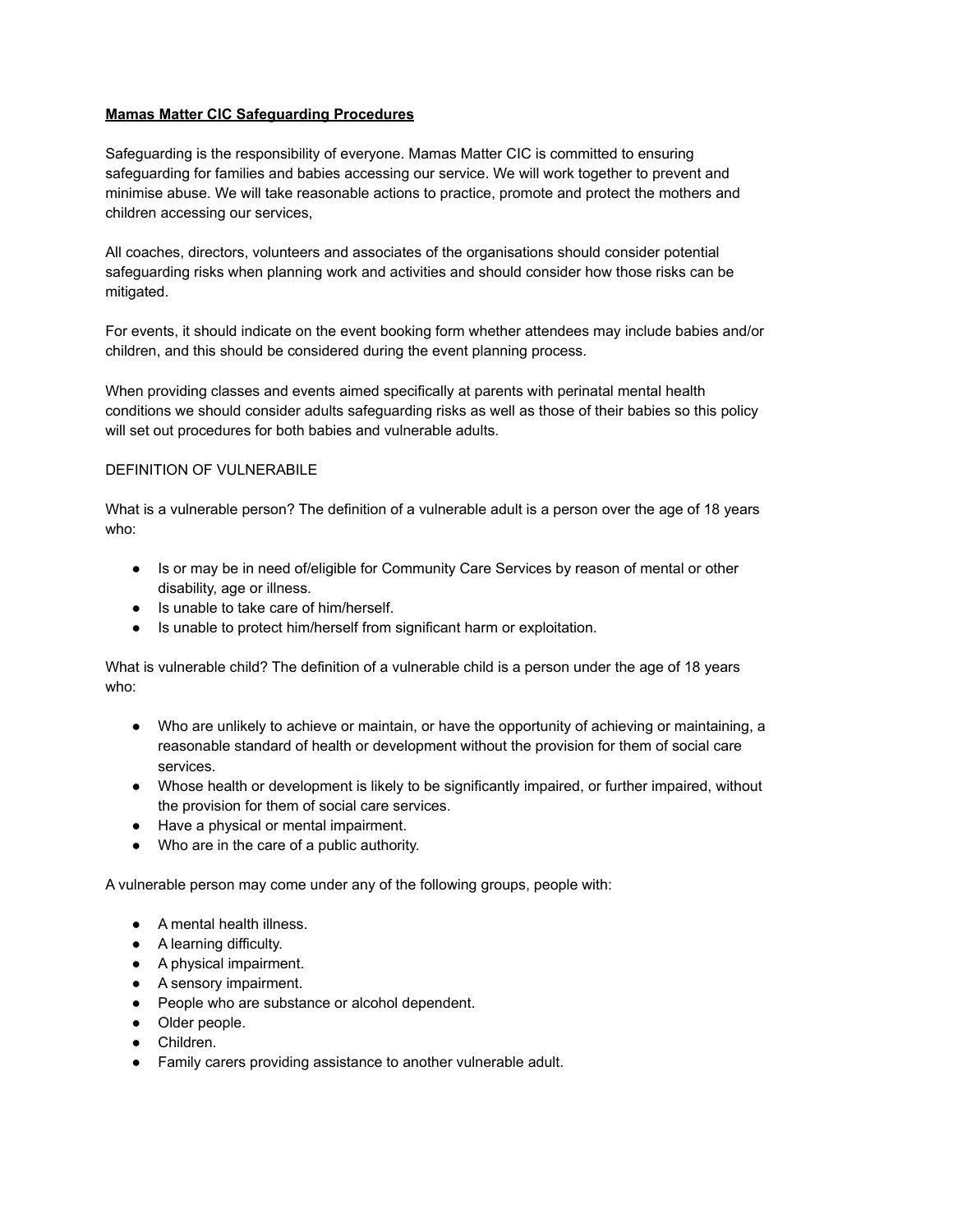## RECOGNISING THE SIGNS OF HARM/ABUSE IN BABIES

Recognising the occurrence or risk of harm is not easy and it is not the coach's responsibility to decide whether harm has occurred. However, it is the coach's

responsibility to look out for signs of abuse and act if there are any concerns.

The risks of harm/abuse include:

- Physical abuse: including hitting, slapping, punching, burning, misuse of medication, inappropriate restraint
- Domestic abuse: including psychological, physical, sexual, financial, or emotional abuse. It also covers so-called 'honour' based violence
- Sexual abuse: including rape, indecent assault, inappropriate touching, exposure to pornographic material, abuse of a position of trust
- Psychological or emotional abuse: including belittling, name calling, threats of harm, intimidation, isolation
- Modern slavery: covering slavery (including domestic slavery), human trafficking and forced labour. Traffickers and slave masters use whatever they can to pressurise, deceive and force individuals into a life of abuse and inhumane treatment
- Neglect and acts of omission: including withholding the necessities of life such as medication, food or warmth, ignoring medical or physical care needs
- Discriminatory abuse: including racist, sexist, that based on a person's disability and other forms of harassment, slurs or similar treatment
- Institutional or organisational abuse: including regimented routines and cultures, unsafe practices, lack of person-centred care or treatment
- Extremism and radicalisation
- Child trafficking
- Female genital mutilation
- Commercial exploitation
- Bullying or harassment

Abuse may be carried out deliberately or unknowingly. Abuse can be a one-off incident or repeated, on-going ill treatment.

People who behave abusively come from all backgrounds and walks of life. They may be doctors, nurses, social workers, advocates, volunteers or others in a position of trust. They may also be relatives, friends, neighbours or people who use the same services as the person experiencing abuse.

It may not always be easy to identify signs of abuse, but the following are some significant ones to be aware of:

- Unexplained bruising or injuries
- Sexually explicit language or behaviour, inappropriate to age or development
- Sudden changes in behaviour e.g. becoming withdrawn or aggressive
- Comments or disclosure by a child
- A noticeable change over a period of time such as weight loss, poor hygiene or unkempt appearance
- Signs of bullying or intimidation

# RECOGNISING THE SIGNS OF HARM/ABUSE IN ADULTS ABUSE :

Abuse is a violation of an individual's human and civil rights by any other person or group of people and may be single or repeated acts. This can include : Physical :

● Hitting, slapping, smacking, burning, shaking, biting, kicking, pushing and restraining.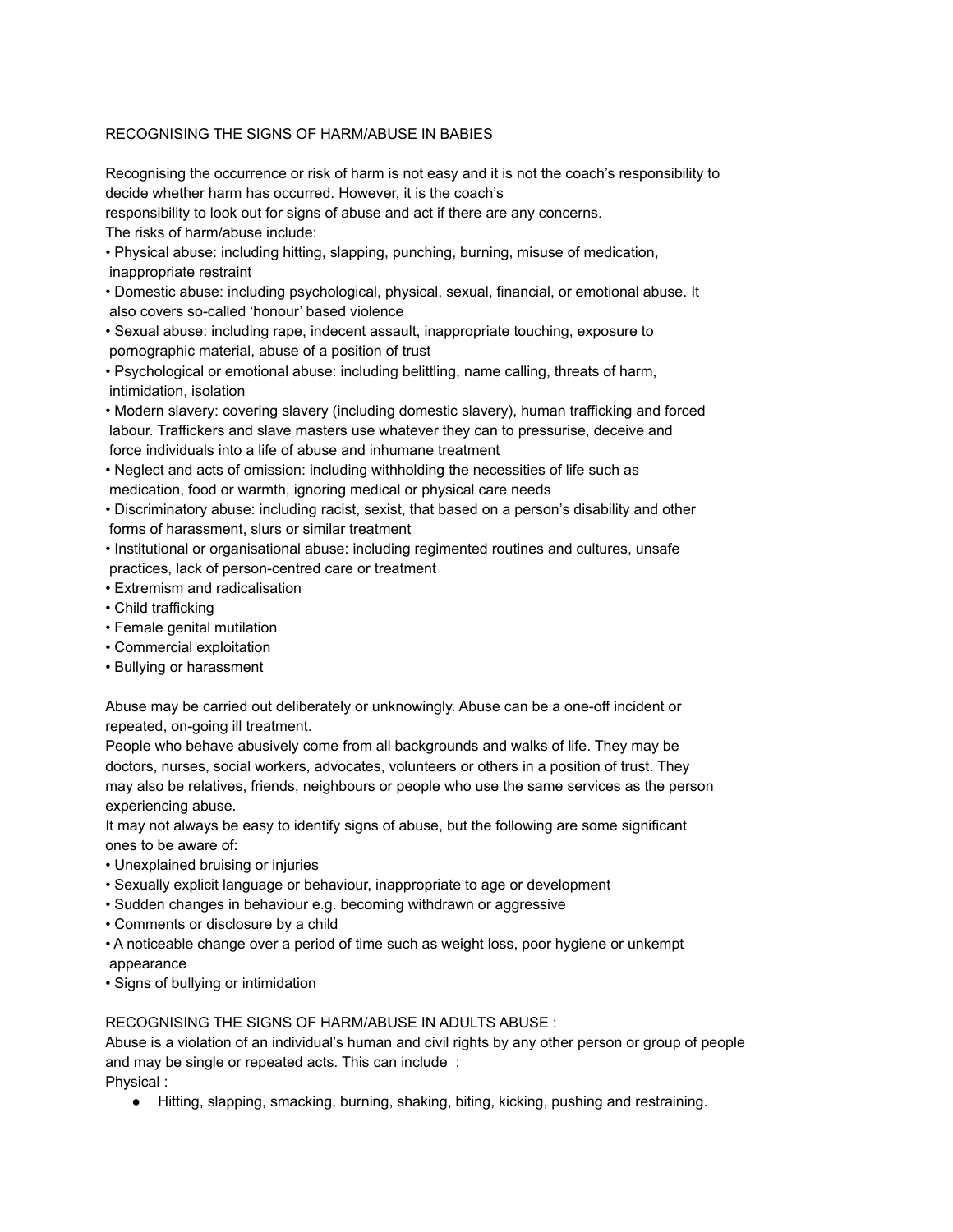- Administering incorrect medication.
- Female genital mutilation (FGM)
- Being denied food or water.

Psychological and Emotional :

- Shouting, swearing, frightening, blaming, ignoring or humiliation.
- Threats of harm or abandonment.
- Intimidation.
- Verbal abuse.
- Stopping you from seeing people.
- Cyberbullying and isolation.

#### Financial :

- Including the illegal or unauthorised use of a person's property, money or other valuables.
- Pressure in connections with wills, property or inheritance.
- Internet scams or doorstep crime.

#### Sexual :

- Such as forcing a person to take part in any sexual activity without his or her consent.
- Sexual harassement.
- Being forced to watch sexual acts or pornography.
- Being forced to take part in the production of child pornography.
- Rape
- Sexual teasing or innuendo.
- Grooming.

Discrimination :

- Including racist or sexiest remarks.
- Including any comments based on a person's disability, age or illness.
- Any other forms of harassment.
- This also includes stopping someone from being involved in religious and cultural activity, services or support network.

#### Neglect :

- Including medical or physical care needs. These can be intentional or deliberate, amounting to abuse by a carer or self-neglect by the vulnerable adult.
- Failure to have basic needs met. Such as food, clothing, shelter, being absent from school, cleanliness and lack of medical and dental care.

#### Institutional :

This is the collective failure of an organisation to provide an appropriate and professional service to vulnerable people. This includes a failure to ensure the necessary safeguards are in place to protect vulnerable adults and children and maintain good standards of care in accordance with individual needs, including training of staff, supervision and management, record keeping and liaising with other providers of care.

#### REPORTING SAFEGUARDING CONCERNS

A safeguarding concern may arise in several ways. For example:

- You may witness abuse taking place
- You may notice behaviour which gives rise to a suspicion that a baby or child has been harmed or is at risk of harm

If you witness abuse or abuse has just taken place, the priorities will be:

- To arrange any medical treatment (note that offences of a sexual nature will require expert advice from the police in order to preserve evidence)
- To call the police if you have witnessed a crime being committed
- If you have not witnessed a crime being committed, but a crime is suspected, and it is not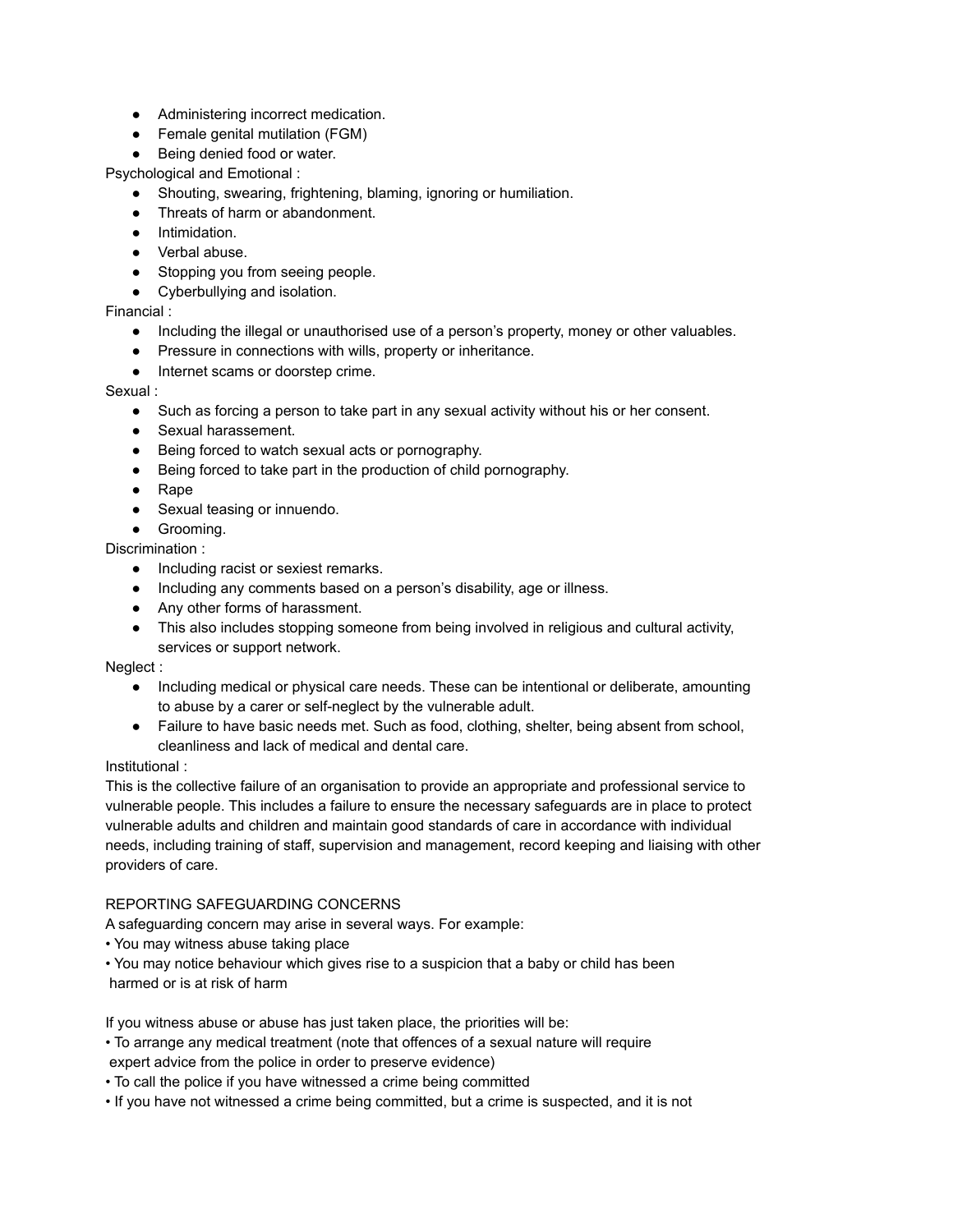an emergency, you should encourage and support the victim and help towards reporting the matter to the police

- To preserve evidence
- To keep yourself, other workers and service users safe
- To inform the Social Services as soon as possible on the same day

• To record what happened and submit it to Social Services soon as possible on the same day.

Concerns about or evidence of abuse may be shown in different ways this maybe through :

- A direct disclosure by the vulnerable adult or child.
- An indirect disclosure by the vulnerable adult or child. (i.e hinting that something is wrong or using a scenario to ask questions.)
- A complaint or expression of concern by another member of staff, a volunteer, another mother, a carer, a member of public or a relative.
- An observation of the communication/behaviour of the vulnerable adult or child by the volunteer, member of staff or carer.

Process for Reporting a Concern or Disclosure of Abuse :

- Keep calm and act immediately. Safety is paramount.
- Listen to the vulnerable adult/child and let them talk freely without asking too many questions.
- Don't be judgemental or let your feelings and opinions get involved.
- Reassure them that they're doing the right thing by talking about it.
- Then ACT if there is immediate danger. Make contact with the appropriate emergency services. This may include the police, paramedics or mental health crisis team.
- Tell the vulnerable adult/child you cannot keep the information confidential and that you must act to keep them safe. Let them know whom you will be talking too and why.
- Do not discuss the allegation of abuse with the alleged perpetrator.
- Do not destroy any articles that could be used in evidence such as emails, text messages or notes from conversations.
- Write a record of events, using words exactly as the vulnerable adult/child used. This may include behaviours shown and any injuries. Add times, addresses, names, anything that maybe helpful in supporting the investigation.

Useful Contact Details :

Harrogate Safeguarding Adults:

Safeguarding Vulnerable Adults – Customer services centre : 01609780780

Harrogate Safeguarding Children :

Safeguarding Vulnerable Children – Customer services centre : 01609780780

Charity/Group Support : HADCA - 01423 504074

Independent Domestic Abuse Service (IDAS) : Provide refuge space and support for people experiencing domestic violence. : 03000110110.

IDAS Rape Support Line : Open Tuesday and Thursday from 5PM-7PM and Saturday 10AM-12PM.